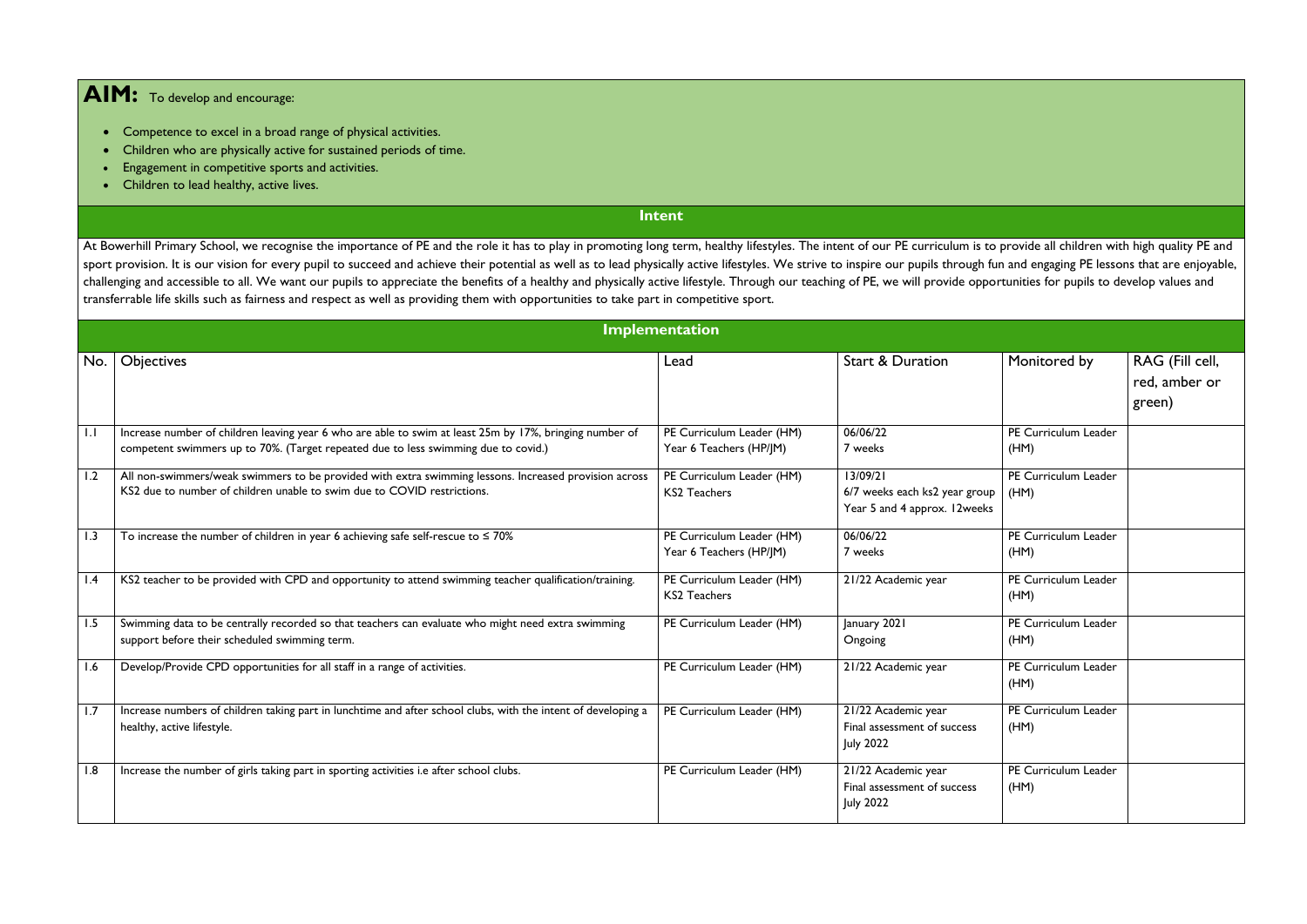| 1.9                                                                                                                                                     | Develop the engagement of girls in PE.                                                                                                                                                                                                                                                                                             |                                                                                                                                                                                      |                                                                                                                                  |  | PE Curriculum Leader (HM)                                                                                                                                                                   | September 2021<br>Final assessment of success<br><b>July 2022</b>                                                                                                            | (HM)               | PE Curriculum Leader                                                                                                                                                                              |                                         |
|---------------------------------------------------------------------------------------------------------------------------------------------------------|------------------------------------------------------------------------------------------------------------------------------------------------------------------------------------------------------------------------------------------------------------------------------------------------------------------------------------|--------------------------------------------------------------------------------------------------------------------------------------------------------------------------------------|----------------------------------------------------------------------------------------------------------------------------------|--|---------------------------------------------------------------------------------------------------------------------------------------------------------------------------------------------|------------------------------------------------------------------------------------------------------------------------------------------------------------------------------|--------------------|---------------------------------------------------------------------------------------------------------------------------------------------------------------------------------------------------|-----------------------------------------|
| 1.10                                                                                                                                                    | Increase attendance and success at competitive school sports.                                                                                                                                                                                                                                                                      |                                                                                                                                                                                      |                                                                                                                                  |  | PE Curriculum Leader (HM)                                                                                                                                                                   | 21/22 Academic year<br>Final assessment of success<br><b>July 2022</b>                                                                                                       | (HM)               | PE Curriculum Leader                                                                                                                                                                              |                                         |
| 1.11                                                                                                                                                    | Provide high quality PE lessons/activities.                                                                                                                                                                                                                                                                                        |                                                                                                                                                                                      |                                                                                                                                  |  | PE Curriculum Leader (HM)<br>Supported by class teachers.                                                                                                                                   | Ongoing                                                                                                                                                                      | (HM)               | PE Curriculum Leader                                                                                                                                                                              |                                         |
| 1.12                                                                                                                                                    | Maintain and replace sports equipment.                                                                                                                                                                                                                                                                                             |                                                                                                                                                                                      |                                                                                                                                  |  | PE Curriculum Leader (HM)                                                                                                                                                                   | Ongoing as needed                                                                                                                                                            | (HM)               | PE Curriculum Leader                                                                                                                                                                              |                                         |
|                                                                                                                                                         |                                                                                                                                                                                                                                                                                                                                    |                                                                                                                                                                                      |                                                                                                                                  |  | <b>Monitoring Schedule</b>                                                                                                                                                                  |                                                                                                                                                                              |                    |                                                                                                                                                                                                   |                                         |
|                                                                                                                                                         | Term I                                                                                                                                                                                                                                                                                                                             | Term 2                                                                                                                                                                               | Term 3                                                                                                                           |  | Term 4                                                                                                                                                                                      | Term 5                                                                                                                                                                       |                    |                                                                                                                                                                                                   | Term 6                                  |
|                                                                                                                                                         | Complete final PE Action plan for<br>2021/22<br>Investigate/organise CPD for staff.<br>Calculate anticipated sports grant<br>spend for academic year.<br><b>Check COVID restrictions linked</b><br>with PE teaching/clubs.<br>Initiate Active Lives Survey.<br>Observe Y3, Y5<br>Enter interschool sports<br>competitions for T1/2 | Complete Active Lives Survey.<br>Observe YI, Y4<br>Update Sports Grant Spend<br>Check equipment and order any<br>new equipment needed.<br>Collect Y4 Swimming data from<br>teachers. | Observe EYFS, Y2, Y6<br>Enter inter school sports competitions<br>for $T3/4$<br>Update numbers of girls taking part in<br>sport. |  | Observe Y3, Y5<br>Update Sports Grant spend.<br>Check equipment and order any<br>new equipment needed.<br>Collect Y5 Swimming data from<br>teachers.                                        | Observe YI, Y4<br>Revisit deep dive with member of SLT<br>(SC feedback)<br>Enter interschool sports competitions<br>for $T5/6$<br>Collect Y3 Swimming data from<br>teachers. |                    | Send out questionnaires to staff.<br>Pupil voice with students.<br>Observe EYFS, Y2, Y6<br>website.<br>Collect Y6 Swimming data from<br>teachers.<br>Swimming data updated and put on<br>website. | Finalise Sports Grant Spend and post on |
| <b>Impact</b>                                                                                                                                           |                                                                                                                                                                                                                                                                                                                                    |                                                                                                                                                                                      |                                                                                                                                  |  |                                                                                                                                                                                             |                                                                                                                                                                              |                    |                                                                                                                                                                                                   |                                         |
| (Broken down with milestones - how will you know you are on track?)                                                                                     |                                                                                                                                                                                                                                                                                                                                    |                                                                                                                                                                                      |                                                                                                                                  |  |                                                                                                                                                                                             |                                                                                                                                                                              |                    |                                                                                                                                                                                                   |                                         |
|                                                                                                                                                         | Impact                                                                                                                                                                                                                                                                                                                             | <b>Autumn Term</b>                                                                                                                                                                   |                                                                                                                                  |  | <b>Spring Term</b>                                                                                                                                                                          |                                                                                                                                                                              | <b>Summer Term</b> |                                                                                                                                                                                                   |                                         |
| Increase in % of children able to swim at least<br>$25m$ by end of Y6. $(1.1-5)$                                                                        |                                                                                                                                                                                                                                                                                                                                    | by end of term.                                                                                                                                                                      | 60-70% of year 4 pupils competent swimmers<br>$\bullet$                                                                          |  | 65-70% of year 5, pupils remain competent swimmers.<br>Y3 begin swimming lessons. 50 -60% of year 3 pupils<br>competent by end of term.<br>Non-competent swimmers to have catch up lessons. |                                                                                                                                                                              |                    | 70% of year 6 pupils competent swimmers.<br>Y3 begin swimming lessons. 50 -60% of year 3<br>pupils competent by end of term.                                                                      |                                         |
| Increase numbers of children taking part in<br>lunchtime and after school clubs, with the<br>intent of developing a healthy, active lifestyle.<br>(1.7) |                                                                                                                                                                                                                                                                                                                                    | part.<br>$\bullet$<br>they like to see at lunchtime.                                                                                                                                 | Monitor numbers of children who have taken<br>Pupil voice/feedback - what activities would                                       |  | Monitor numbers of children who have joined in.<br>Pupil voice/feedback - what activities would they like to<br>see at lunchtime.                                                           | Collect final numbers of children who have taken<br>part in clubs.                                                                                                           |                    |                                                                                                                                                                                                   |                                         |